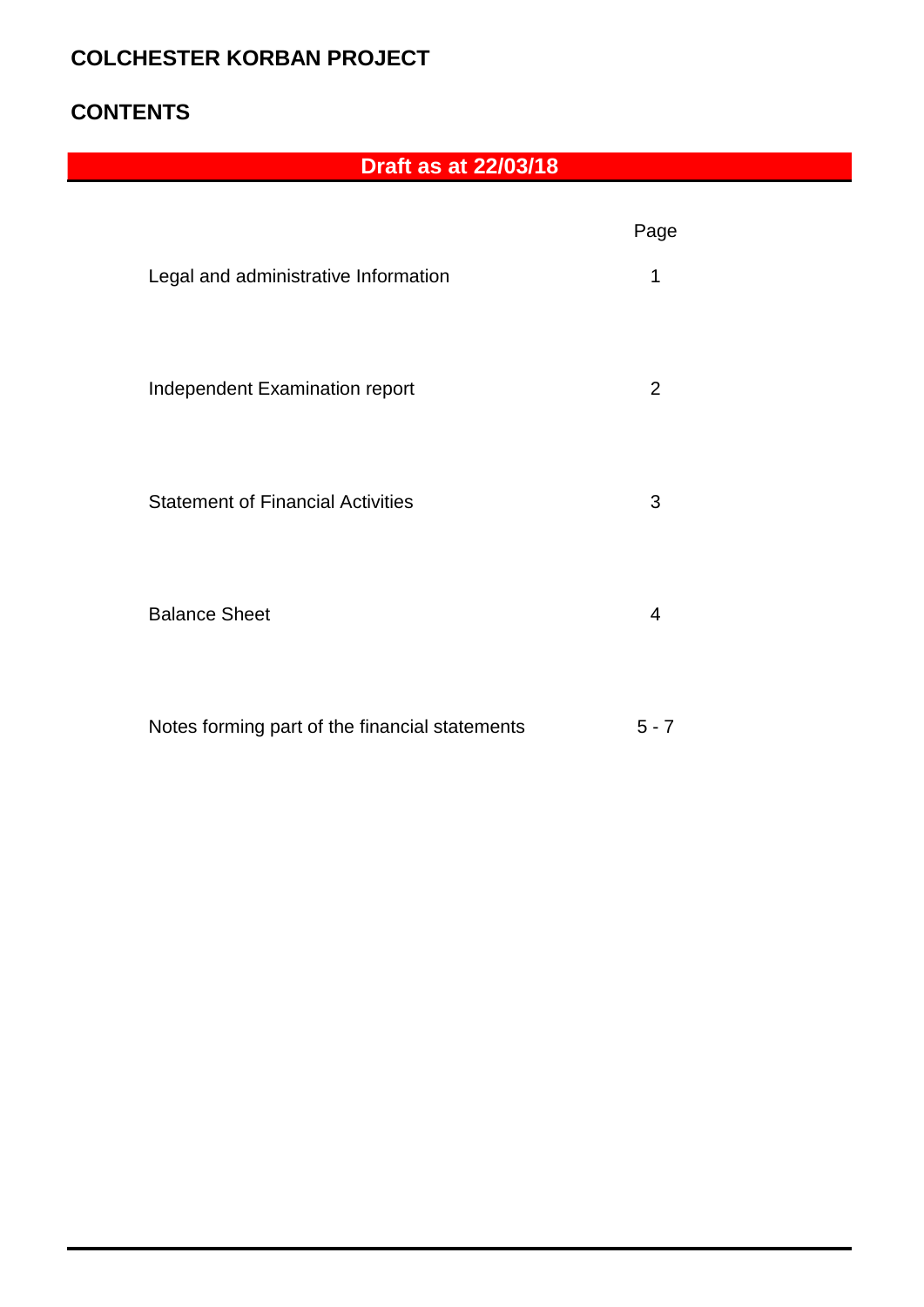### **LEGAL AND ADMINISTRATIVE INFORMATION FOR THE YEAR ENDED 31 AUGUST 2017 Draft as at 22/03/18**

| <b>Trustees:</b>                  | Rev. A Bushell, Chair<br>Mrs R Clarke (resigned 9th February 2017)<br>Mrs S Biffen<br>Ms M Dale<br>Mrs A Binding<br>Ms S Lee<br>Mrs J Henkel (Elected 9th February 2017) |
|-----------------------------------|--------------------------------------------------------------------------------------------------------------------------------------------------------------------------|
| <b>Registered charity number:</b> | 1125617                                                                                                                                                                  |
| <b>Registered company number:</b> | 06630415                                                                                                                                                                 |
| <b>Registered office:</b>         | <b>Bethany Place</b><br>St Annes Vicarage<br><b>Compton Road</b><br>Colchester<br><b>Essex</b><br><b>CO4 4BQ</b>                                                         |
| <b>Independent Examiner:</b>      | Community360<br><b>Winsley's House</b><br><b>High Street</b><br>Colchester<br><b>Essex</b><br><b>CO1 1UG</b>                                                             |
| <b>Bankers:</b>                   | The Co-Operative Bank<br><b>PO BOX 250</b><br>Skelmersdale<br>WN86WT<br>The CAF Bank                                                                                     |
| As agreed by:                     |                                                                                                                                                                          |
| Rev. A Bushell                    | Date:                                                                                                                                                                    |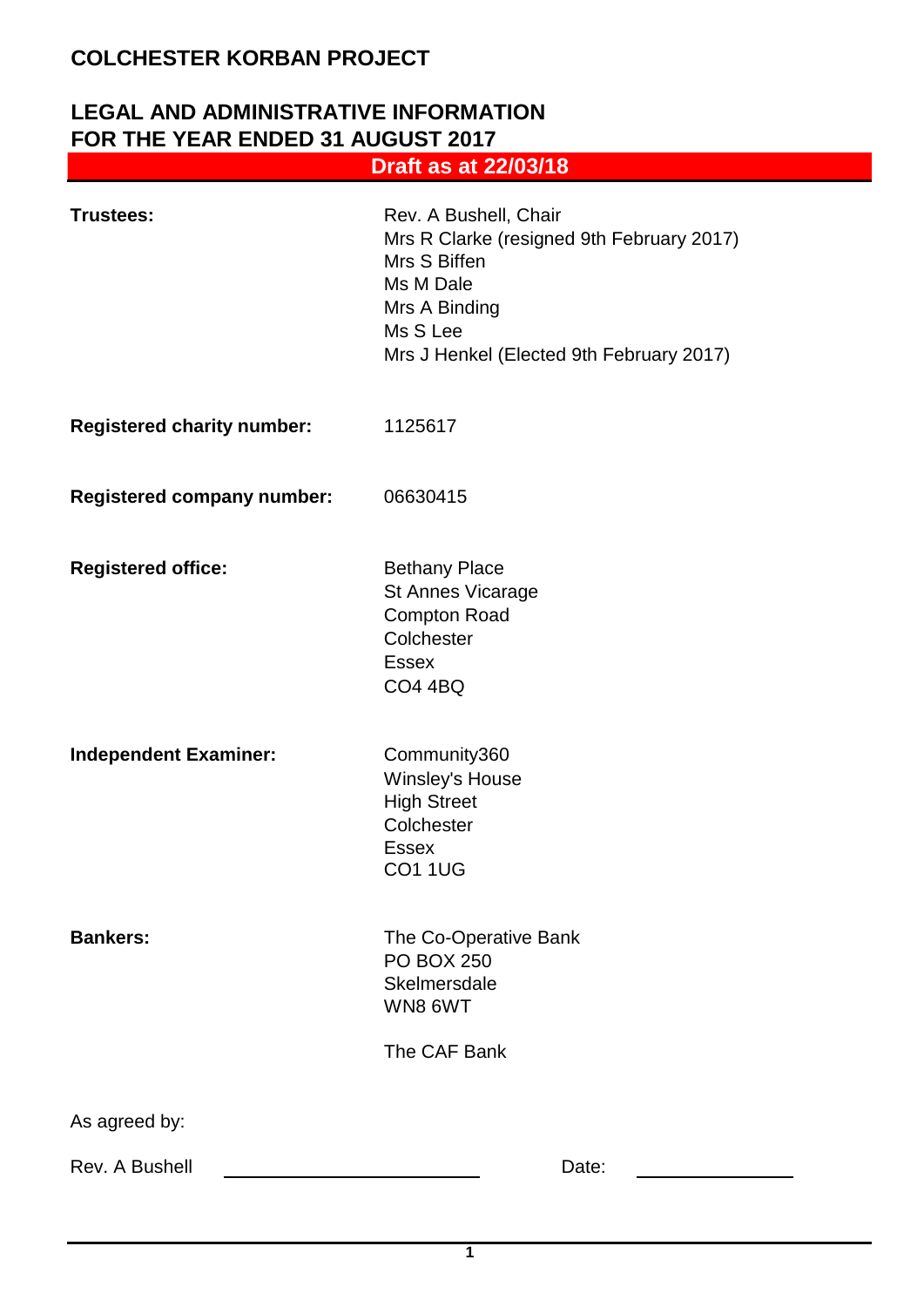## **STATEMENT OF FINANCIAL ACTIVITIES FOR THE YEAR ENDED 31 AUGUST 2017**

**Draft as at 22/03/18**

|                                                           | <b>Note</b>             | <b>Unrestricted</b><br><b>Fund</b><br>£ | <b>Designated</b><br><b>Fund</b><br>£ | <b>Restricted</b><br><b>Fund</b><br>£ | 2017<br><b>Total</b><br>£ | 2016<br><b>Total</b><br>£ |
|-----------------------------------------------------------|-------------------------|-----------------------------------------|---------------------------------------|---------------------------------------|---------------------------|---------------------------|
| Incoming resources from<br>generated funds                |                         |                                         |                                       |                                       |                           |                           |
| Investment income                                         | $\mathbf{2}$            |                                         |                                       |                                       |                           | 24                        |
| Incoming resources from<br>charitable activities          | $\mathbf{3}$            | 36,901                                  |                                       | 4,954                                 | 41,855                    | 41,747                    |
| <b>Total incoming resources</b>                           |                         | 36,901                                  | $\blacksquare$                        | 4,954                                 | 41,855                    | 41,771                    |
| <b>Resources expended</b>                                 |                         |                                         |                                       |                                       |                           |                           |
| <b>Charitable activities</b>                              | $\overline{\mathbf{4}}$ | 39,520                                  |                                       | 4,899                                 | 44,419                    | 43,347                    |
| <b>Total resources expended</b>                           |                         | 39,520                                  |                                       | 4,899                                 | 44,419                    | 43,347                    |
| <b>Net incoming resources</b><br>before transfers         |                         | (2,619)                                 |                                       | 55                                    | (2, 564)                  | (1,576)                   |
| Gross transfers between funds                             |                         | 2,317                                   |                                       | (2, 317)                              |                           |                           |
| Net income for the year                                   |                         | (302)                                   |                                       | (2, 262)                              | (2, 564)                  | (1, 576)                  |
| <b>Total funds brought forward</b><br>at 1 September 2016 |                         | 2,804                                   | 12,002                                | 2,317                                 | 17,123                    | 18,699                    |
| <b>Total funds carried forward</b><br>at 31 August 2017   |                         | 2,502                                   | 12,002                                | 55                                    | 14,559                    | 17,123                    |

Notes on pages 5 - 7 form part of these financial statements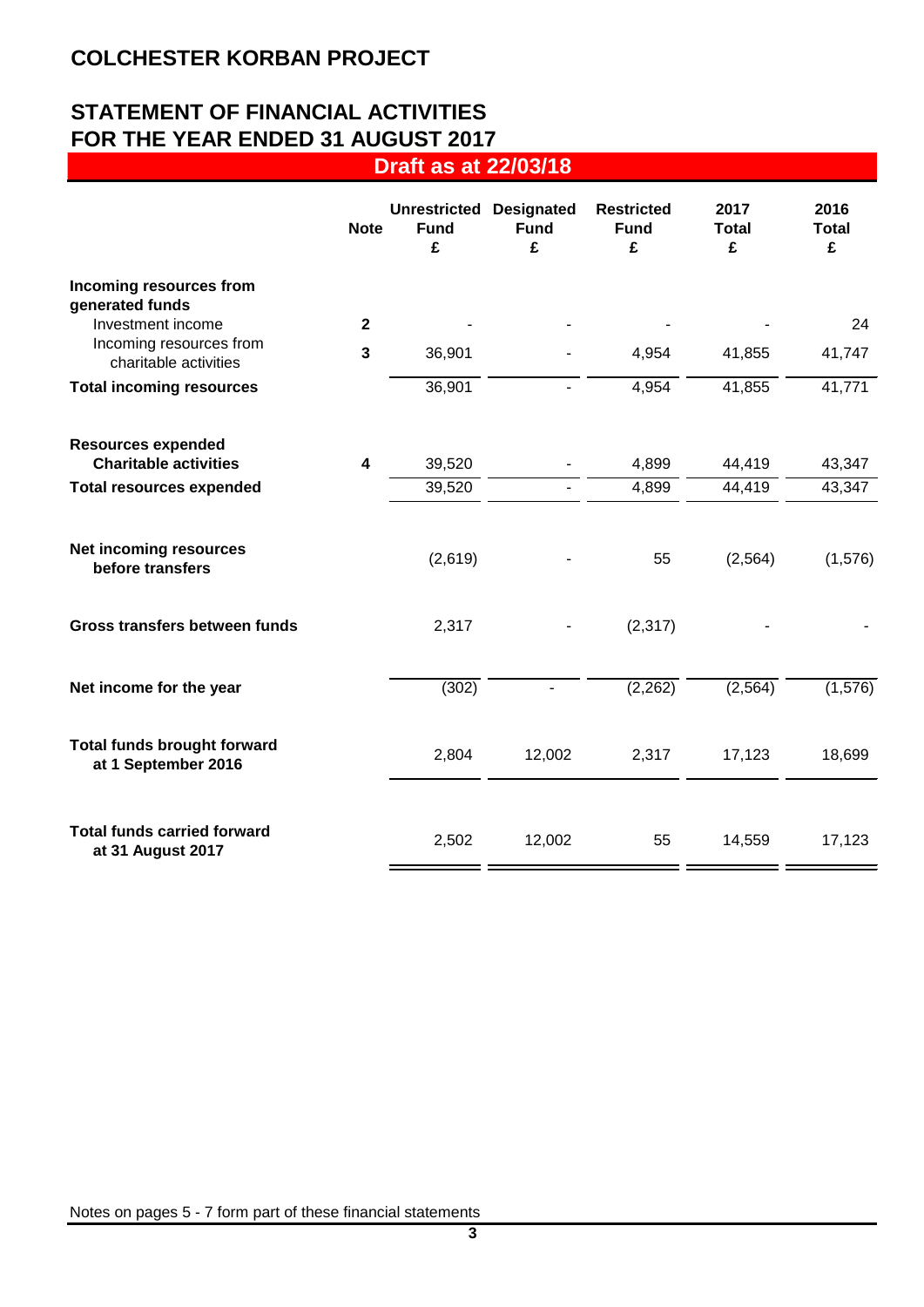### **COLCHESTER KORBAN PROJECT**

## **BALANCE SHEET AS AT 31 AUGUST 2017**

### **Draft as at 22/03/18**

|                                                          | <b>Notes</b>   | 2017<br>£ | 2016<br>£ |
|----------------------------------------------------------|----------------|-----------|-----------|
| <b>Current assets</b>                                    |                |           |           |
| Cash at bank and in hand                                 |                | 15,066    | 17,628    |
|                                                          |                | 15,066    | 17,628    |
| <b>Creditors: amounts falling</b><br>due within one year | 5              | 507       | 505       |
| Net current assets/(liabilities)                         |                | 14,559    | 17,123    |
| <b>Total assets less current liabilities</b>             |                | 14,559    | 17,123    |
| <b>Funds of the charity</b>                              |                |           |           |
| <b>Unrestricted Funds:</b>                               |                | 2,502     | 2,804     |
| <b>Restricted Funds</b>                                  |                | 55        | 2,317     |
| <b>Designated Funds</b>                                  | $6\phantom{1}$ | 12,002    | 12,002    |
| <b>Total Funds</b>                                       |                | 14,559    | 17,123    |

For the year ended 31 August 2017 the company was entitled to exemption from audit under section 477 of the Companies Act 2006.

The members have not required the company to obtain an audit in accordance with section 476 of the Companies Act 2006.

The director's acknowledge their responsibility for complying with the requirements of the Act with respect to accounting records and for the preparation of accounts.

These accounts have been prepared in accordance with the provisions applicable to companies subject to small companies regime.

The directors declare that they have approved the accounts above:

| A Bushell | Date |
|-----------|------|
| Chair     |      |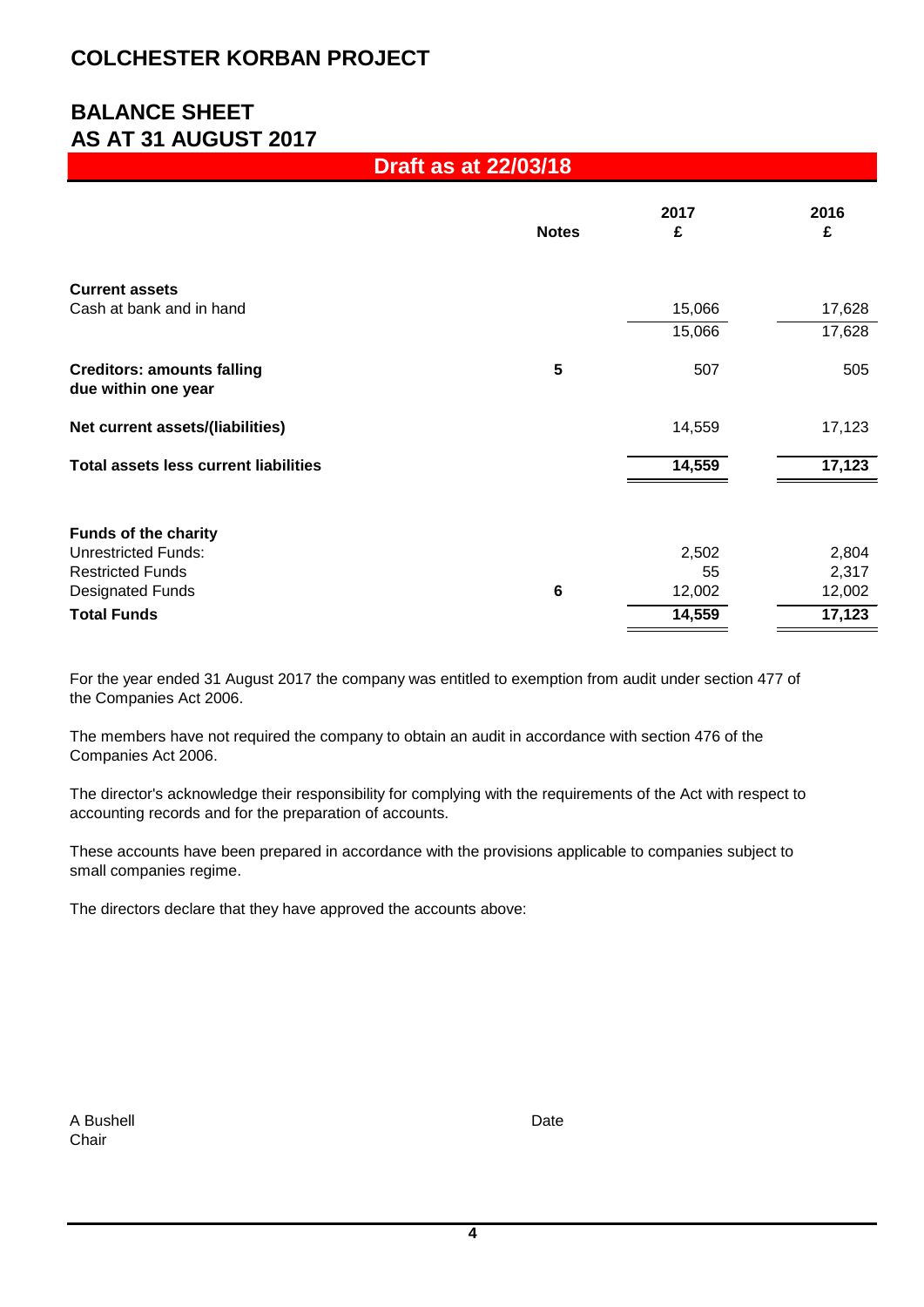### **COLCHESTER KORBAN PROJECT**

### **NOTES TO THE FINANCIAL STATEMENTS FOR THE YEAR ENDED 31 AUGUST 2017 Draft as at 22/03/18**

#### **1. Accounting policies**

#### **1.1 Basis of Accounting**

The financial statements have been prepared in accordance with Accounting and Reporting by Charities: Statement on Recommended Practise applicable to charities preparing their accounts in accordance with the Financial Reporting Standard applicable in the UK and Republic of Ireland (FRS 102) (effective 1 January 2015)- (Charities SORP (FRS 102)), the Financial Reporting Standard applicable in the UK and Republic of Ireland (FRS 102) and the Companies Act 2006.

#### **Cash Flow Statement**

The trustees have taken advantage of the exemption in Financial Reporting Standard No 1 (revised) from including a cash flow statement in the financial statements on the grounds that the charity is small.

#### **1.2 Incoming Resources**

Income from donations and grants, including capital grants, is included in incoming resources when these are receivable.

When donors specify that donations and grants, including capital grants are for a particular restricted purpose, this income is included in incoming resources of restricted funds when receivable.

#### **1.3 Resources expended and recognition of liabilities**

All expenditure is incurred on an accruals basis. The majority of costs are directly attributable to the specific charitable activities.

Liabilities are recognised on the accruals basis in accordance with normal accounting principles.

#### **1.4 Fund Accounting**

Funds held by the Charity are either:

Unrestricted general funds - these are funds which can be used in accordance with the charitable objects at the discretion of the Trustees.

Designated funds - these are funds set aside by the trustees out of unrestricted funds for specific future purposes or projects.

Restricted funds - these are funds that can only be used for particular restricted purposes within the objects of the charity.

#### **1.5 Taxation Status**

The company is a registered charity and is not subject to Corporation tax on it's charitable activities.

| 2. Investment income | <b>Unrestricted Designated</b><br><b>Fund</b> | <b>Fund</b> | <b>Restricted</b><br><b>Fund</b> | <b>Total</b><br>2017 | Total<br>2016 |
|----------------------|-----------------------------------------------|-------------|----------------------------------|----------------------|---------------|
| Interest receivable  |                                               |             | -                                | -                    | 24            |
|                      |                                               |             | $\blacksquare$                   | ٠                    | 24            |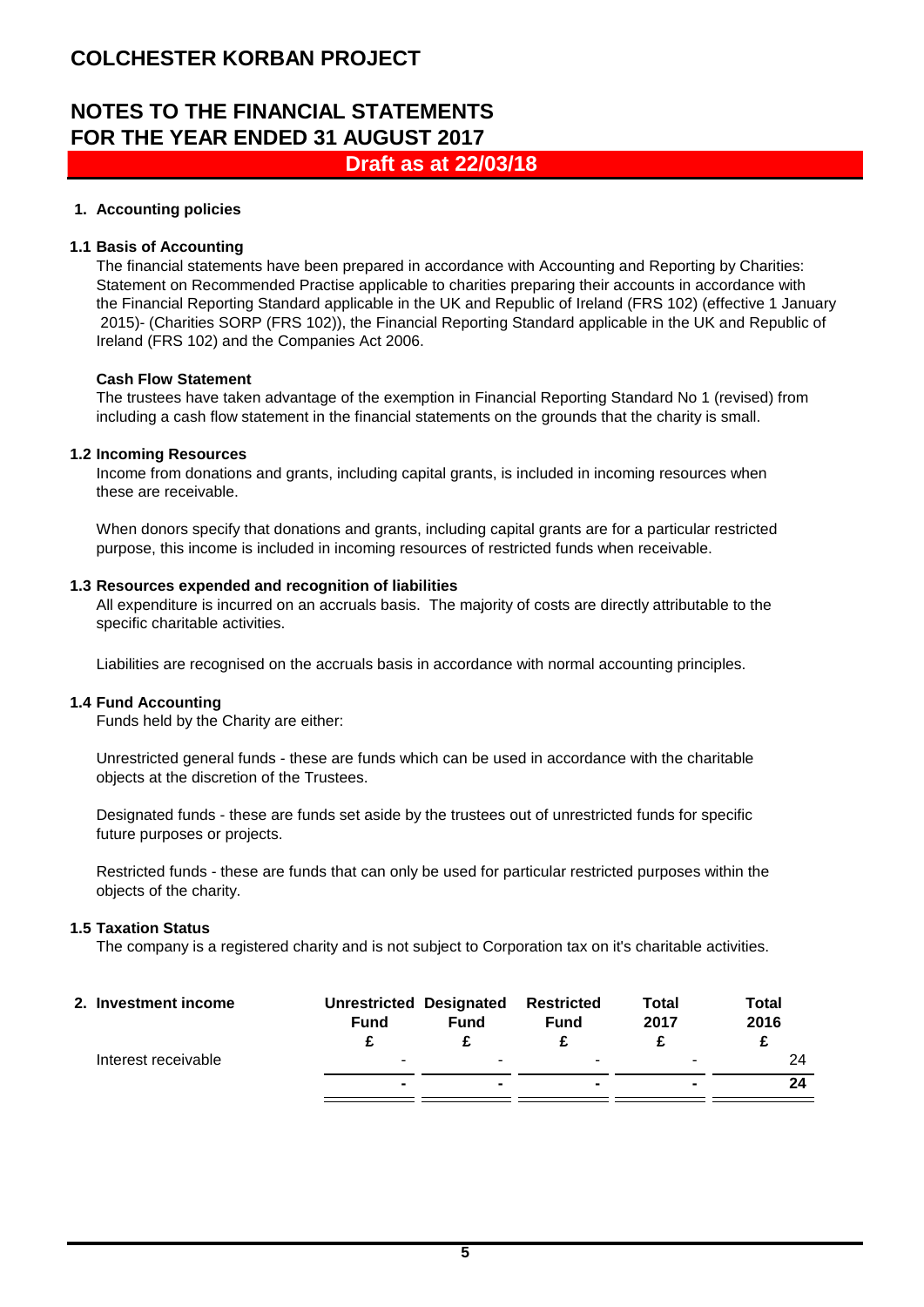# **NOTES TO THE FINANCIAL STATEMENTS FOR THE YEAR ENDED 31 AUGUST 2017**

| <b>Draft as at 22/03/18</b> |
|-----------------------------|
|-----------------------------|

| 3. Incoming resources from<br>charitable activities | Unrestricted<br><b>Fund</b><br>£ | <b>Restricted</b><br><b>Fund</b><br>£ | Total<br>2017<br>£ | <b>Total</b><br>2016<br>£ |
|-----------------------------------------------------|----------------------------------|---------------------------------------|--------------------|---------------------------|
| Colchester Borough Council                          | 21.219                           | $\overline{\phantom{a}}$              | 21.219             | 23.647                    |
| <b>Contribution from Clients</b>                    | 7.123                            | $\blacksquare$                        | 7.123              | 3,543                     |
| <b>Donations</b>                                    | 4.559                            | $\overline{\phantom{0}}$              | 4.559              | 14.557                    |
| Grants                                              | 4.000                            | 4.954                                 | 8.954              |                           |
|                                                     | 36,901                           | 4,954                                 | 41,855             | 41.747                    |
|                                                     |                                  |                                       |                    |                           |

| 4. Charitable activities           | Unrestricted<br><b>Fund</b><br>£ | <b>Restricted</b><br><b>Fund</b><br>£ | Total<br>2017<br>£ | Total<br>2016<br>£ |
|------------------------------------|----------------------------------|---------------------------------------|--------------------|--------------------|
| Staff Costs (Includes agency fees) | 23,946                           |                                       | 23,946             | 29,128             |
| Staff costs                        | 99                               |                                       | 99                 | 760                |
| Insurance                          | 594                              |                                       | 594                | 548                |
| Repairs & Equipment                | 588                              | 4,154                                 | 4,742              | 1,383              |
| Rent & Rates                       | 2,400                            |                                       | 2,400              | 2,400              |
| <b>Utilities</b>                   | 7,081                            |                                       | 7,081              | 5,736              |
| Communal Household                 | 2,331                            | 745                                   | 3,076              | 1,760              |
| Misc                               | 668                              |                                       | 668                | 120                |
| Office Costs                       | 1,072                            |                                       | 1,072              | 788                |
|                                    | 38,779                           | 4,899                                 | 43,678             | 42,623             |
| Governance costs                   |                                  |                                       |                    |                    |
| Accountancy                        | 741                              |                                       | 741                | 724                |
|                                    | 39,520                           | 4,899                                 | 44,419             | 43,347             |
|                                    |                                  |                                       |                    |                    |

| 5. Creditors: amounts falling due within one year | Total<br>2017 | Total<br>2016<br>£ |
|---------------------------------------------------|---------------|--------------------|
| Accruals                                          | 507           | 505                |
|                                                   | 507           | 505                |

### **6. Designated Funds**

The designated funds represent a contingency fund should the Charity cease activities.

**7.** None of the Trustees (or any persons connected with them) received any remuneration during the year.